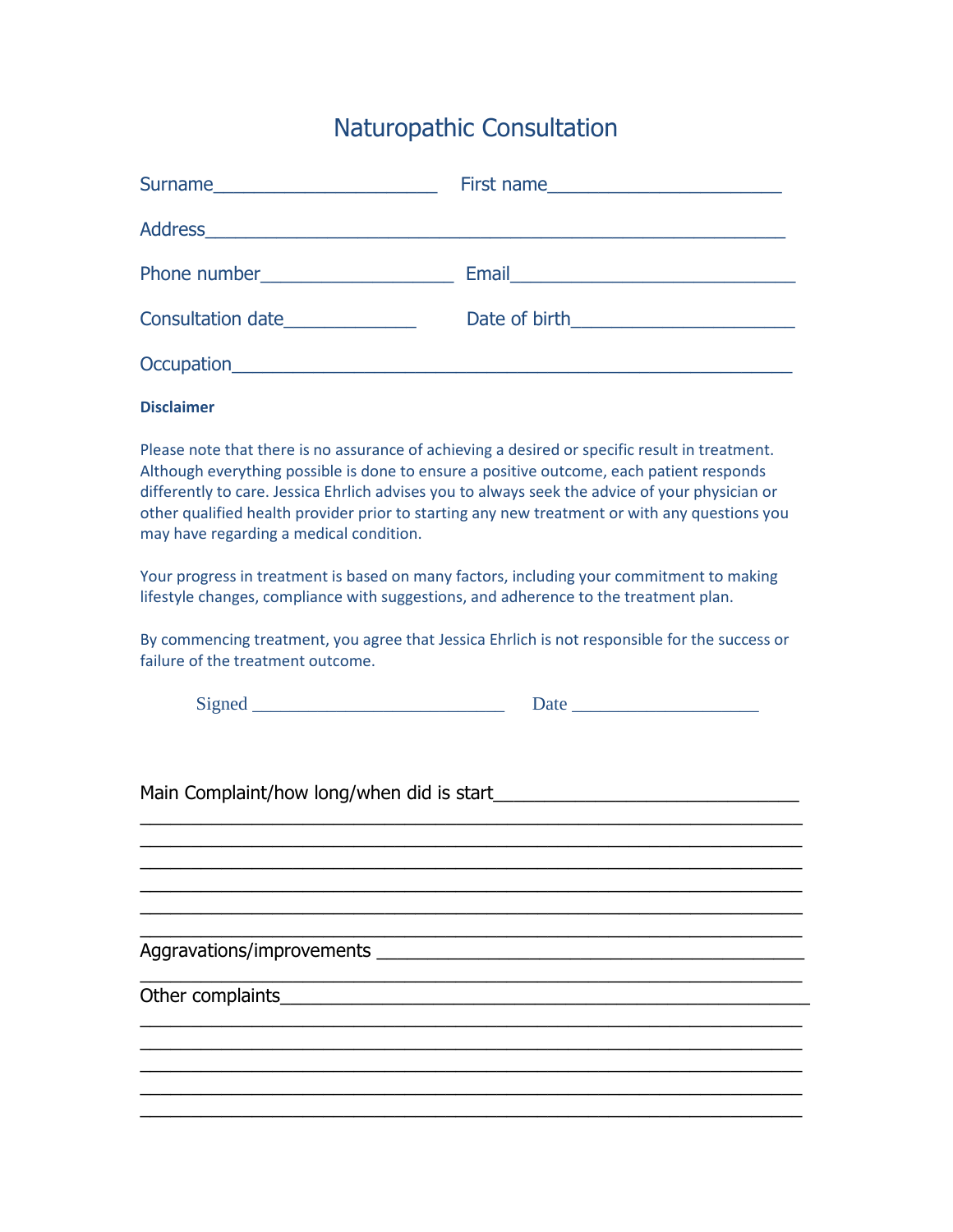| <u> 1989 - Johann John Harry Harry Harry Harry Harry Harry Harry Harry Harry Harry Harry Harry Harry Harry Harry</u> |  |
|----------------------------------------------------------------------------------------------------------------------|--|
|                                                                                                                      |  |
|                                                                                                                      |  |
| Breakfast $-$                                                                                                        |  |
| Morning tea $-$                                                                                                      |  |
| $Lunch -$                                                                                                            |  |
| Afternoon tea -                                                                                                      |  |
| Dinner $-$                                                                                                           |  |
| Desert $-$                                                                                                           |  |
|                                                                                                                      |  |
|                                                                                                                      |  |
|                                                                                                                      |  |
|                                                                                                                      |  |
|                                                                                                                      |  |
|                                                                                                                      |  |
|                                                                                                                      |  |
| Are you pregnant Yes/No Menopausal Yes/No Do you suffer PMS Yes/No                                                   |  |